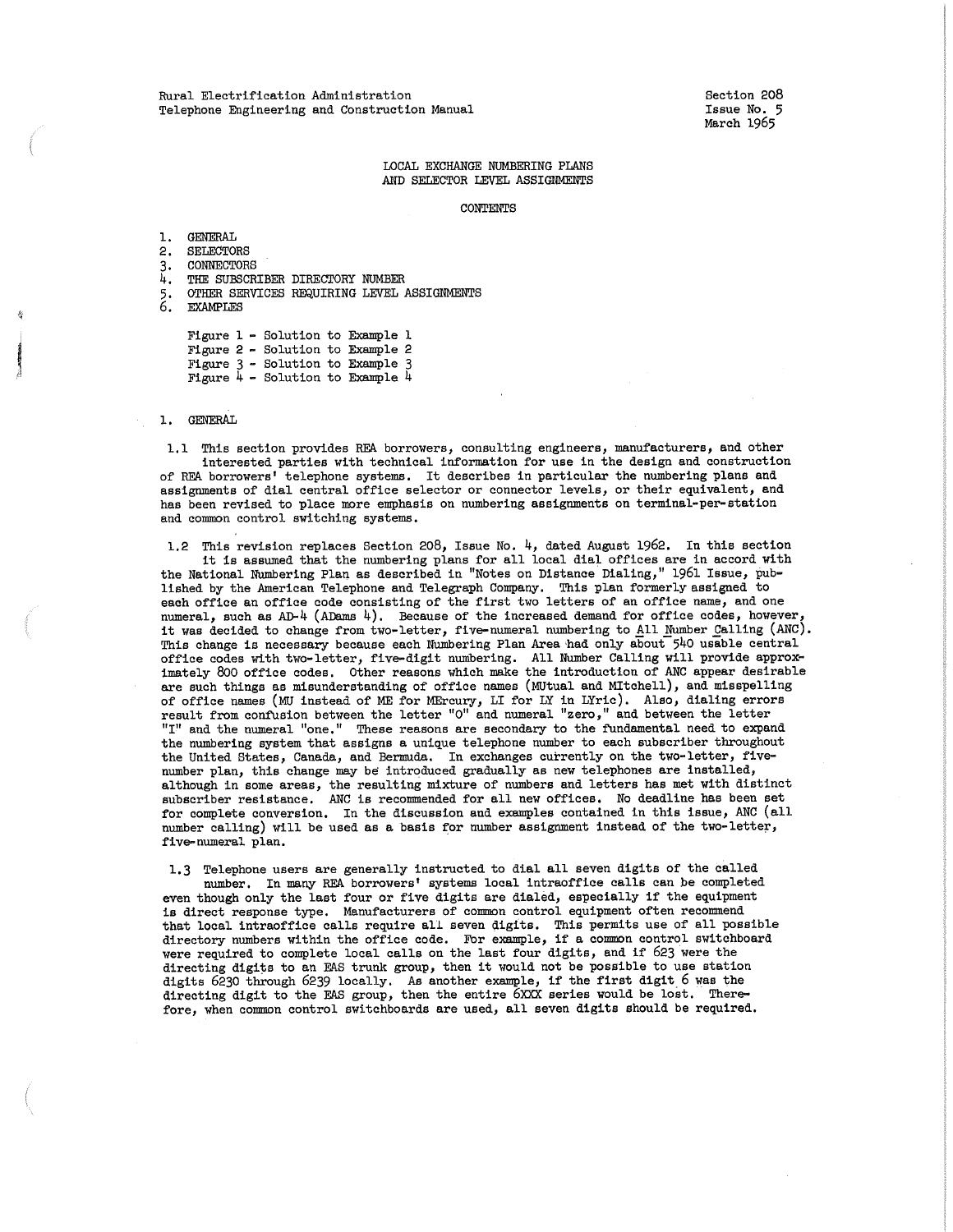1,4 The terminology and illustrations in this section are based on the use of step-by-step equipment, but the material is applicable to any direct-response type of dial switching system. The overall objectives described· are the same for connnon control systems, but the assignment procedures would be different as direct association of digits and levels on selectors is not required,

1,5 When direct-response type of equipment is used, the trunking arrangements are directly related to the digits of the called number or code as dialed by the customer, The flexibility of the numbering plan and of dial equipment permit a wide choice in switch assignments in a particular office and a thorough understanding of the subject is essential to design the most economical arrangement and one that will best meet the needs of the customers,

1,6 If an improved mobile telephone system (IMTS) is planned for a given project, the numbering for the IMTS should be coordinated with the authority charged with assigning such numbers. This is so because the last four digits of a mobile number must not be duplicated within any numbering plan area (NPA).

1.7 With common control equipment, the dialed digits may be stored wholly or partially in a register sender, and signals transmitted into other equipment designed to extend the call to local terminating equipment or to interoffice trunk groups, In the types of this equipment that are available for REA borrowers' terminal-per-station systems, number groups are generally used to associate lines with directory numbers. The party or ringing digit, in terminal-per-station systems, is marked in the number groups via a matrix panel or ring field assignment. It is possible to interpose register senders between the linefinders and selectors of a step-by-step system to provide common control features and thereby give more flexibility in handling complex numbering schemes and special features,

1,8 Additional information on numbering and other assignment problems involving toll traffic is contained in the publication "Notes on Nationwide Dialing - 1961," mentioned in Item 1.2. Copies may be obtained from the independent company representatives of the various associated Bell Companies,

1. 9 Familiarity with the "Specifications - Telephone Central Office Equipment," REA Form 558, and the following sections of the Telephone Engineering and Construction Manual will be helpful in the understanding of this section:

> REA TE & CM-510 - Telephone Traffic - Dial Central Office Equipment Switch Quantities REA TE & CM-5ll - Telephone Traffic - Dial Equipment for Toll Centers REA TE & CM-156 - Nationwide Toll Dialing REA TE & CM-350 - Basic Types of Switching Systems

#### 2. SELECTORS

2,01 Two types of selectors are available, In the normal operation of the selector in general use, the trunk selection (cut-through) follows after any digit is dialed, In **a** "digit absorbing (DA)" type of selector, individual levels may be arranged sa that when the digit corresponding to **<sup>a</sup>** particular level is dialed, the switch will be reset and will then be ready to receive the next digit. Present practice is to use the digit absorbing type as first selectors in local offices, as first selectors for EAS trunks, and as intertoll first selectors in dial toll centers, and to use the regular type in most other places in both local and toll dial systems.

2,02 All manufacturers of direct-response dial equipment on the REA "List of Materials Acceptable for Use on Telephone Systems of REA Borrowers" are able to meet the requirements of the digit absorbing selectors as described in the following paragraphs. These manufacturers are also able to provide additional digit absorbing features, In situations where the type of dial equipment is known, the consulting engineer should become acquainted with these features as they may make it possible to avoid code changes or to economize on equipment. See Item 2,09 for further details, Manufacturers of connnon control dial systems meet the requirements for digit absorption, but by other means,

- 2 -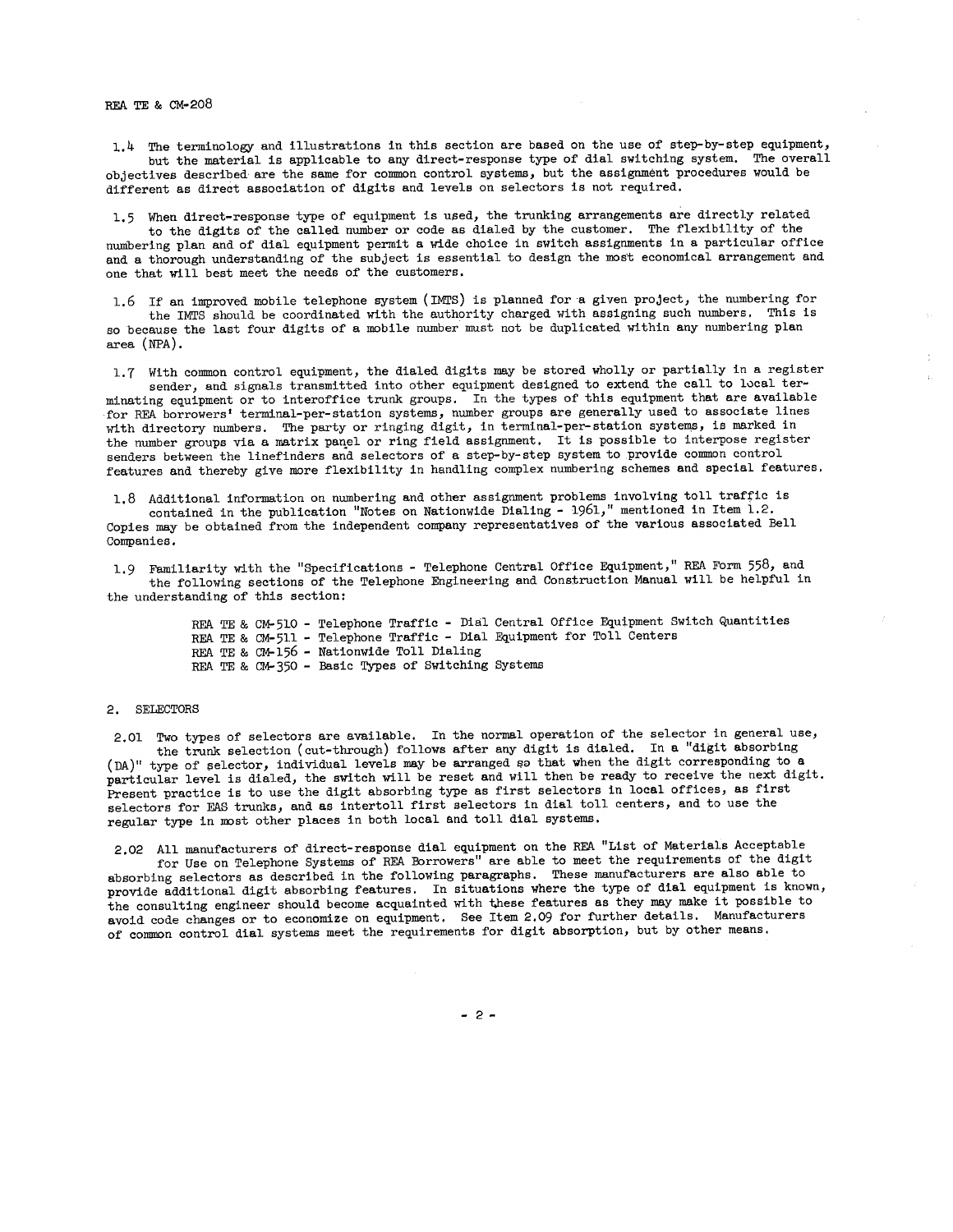2.03 Although there are variations of the functions that are described in the following, any<br>level of a digit absorbing selector may be made to act in accordance with one of these<br>functions. For convenience, the following functions:

|          | FUNCTION                         |
|----------|----------------------------------|
| NOTATION | DESCRIPTION                      |
| Ν        | Normal                           |
| AR       | Absorb repeatedly until unlocked |
| А        | Absorb once and unlock           |
| R        | Blocked until unlocked           |

2.04 Function N levels will cut through when dialed.

2,05 Function AR (Absorb Repeatedly) levels operate as follows:

- 2,051 If it is the first digit dialed, dial tone will be removed and the switch will reset, that is, it will be prepared to receive another digit.
- 2,052 If the digit is dialed after dial tone has been removed, but before an unlocking digit (fynction A) has been dialed, the switch will reset.
- 2,053 If the digit is dialed after the unlocking digit has been dialed, the switch will cut through.

2.06 Function B ( Block) levels operate as follows:

...

- 2,061 If the digit is dialed before an unlocking digit has been dialed, dial tone is removed and the selector will return the 120 IPM all trunks busy tone,
- 2,062 If the digit is dialed after an unlocking digit has been dialed, the switch will cut through.
- 2,07 Function A (Absorb and Unlock) levels operate as follows:

2,071 If it is the first digit dialed, dial tone will be removed and the switch will reset, Any level of the selector switch, including this one, will then cut through on the succeeding digit. That is, the selector is "unlocked."

2,072 If an AR digit has already removed dial tone, and if the A digit is dialed for the first time, the switch will reset. Any level of the selector switch will then cut through on the succeeding digit.

- 2.08 Ordinarily these functions are used for subscriber first selector levels in offices requiring four effective digits to make selection as follows:
	- N When a level is available for seizure at any time.
	- AR Primarily used to absorb digits of office code prior to the dialing of the absorb and unlocking digit, Can be used to absorb the same ineffective digit of one or more office codes,
	- A Normally used to absorb one digit of the SDN (Subscriber Directory Number) on intraoffice and interoffice calls, and to make the succeeding digit effective. May absorb the first digit on calls to EAS offi\_ces \_routed via a tandem office.
	- B Used when a level is to become available only after an A (Absorb and Unlock) digit is dialed. Assigned to a level when it is desirable that customers not have access to the level until certain preceding digits of the cal assigned.

- 3 -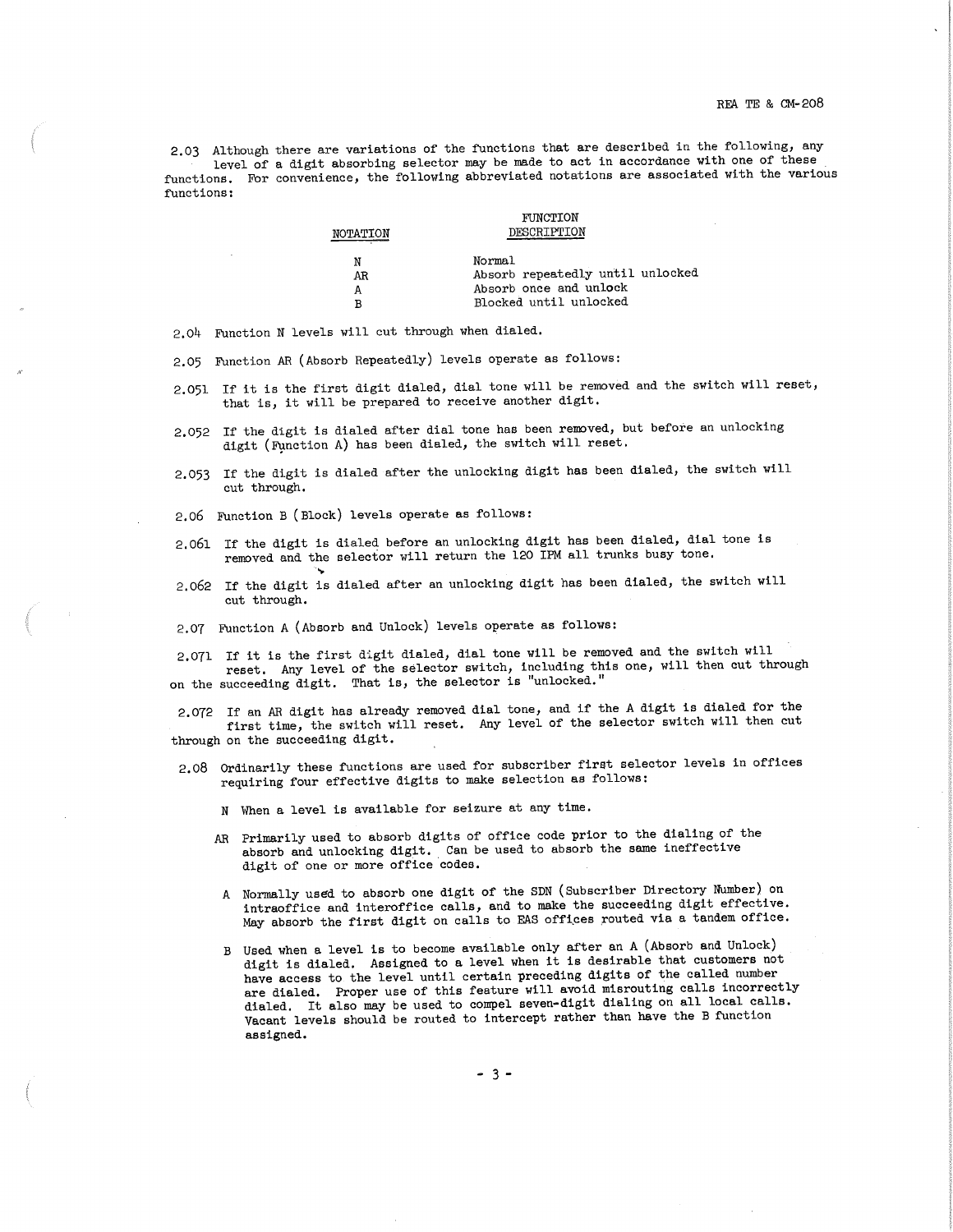#### REA TE & CM-2O8

2.09 Levels may be assigned dual functions if necessary. For example, *"AR"* the first time the level directing digit ie dialed and "A" the second time this digit is dialed. Or, as another example, *"AR"* the first time dialed and "N" the second time dialed. Strapping may be done between a vertical bank and a vertical off-normal terminal assembly on a digit-adding step-by-step switch to provide these dual functions. Other types of equipment use different techniques. Some manufacturers assign their own designations to the various level functions, such as "CI," "N & V," etc. Inasmuch as there are so many variations of these functions, it will not be practicable to make a detailed list of all of them. Mark the level with a "SPL" designation on the switching diagram and include a note describing what action is required. As an example, designate the level "SPL-Note l" and add "Note 1: AR first time dialed, N second time dialed.<sup> $n$ </sup> See Item  $6.4$ , Example 2.

2.10 Different selector groups in the same office, even if all are first selectors, may have different functions assigned to the same level. Local subscriber first selectors generally are arranged to absorb part or all of the office code while incoming toll and EAS selectors may or may not require digit absorption. On trunked (interoffice) calls any necessary digit absorption is usually done at the originating office except on incoming toll calls at toll centers, On operator dialed calls to a dial office where the trunk is taken up at a jack in the switchboard multiple, the routing bulletin shows the operator which digits, if any, should be omitted. Digit absorbing selectors are provided only where required since they are somewhat more expensive than regular selectors.

2.11 Figure 1 illustrates the use of the digit absorbing feature on local first selectors in a small terminal-per-station dial office. Although the customers are instructed to dial all seven numerals of the called number on local calls, they need dial only the last four. If the first three numbers of the office code 5,  $4$ , and 3 are first dialed, they are absorbed and the switch is reset. On receipt of the fourth numeral "2," the switch is reset and unlocked and the remaining three digits make selection. Digit absorption is provided on the toll incoming selectors because four digits are received over the toll trunks,

2.12 In common control equipment, the register generally controls the functions of the dialed digits by means of strapping options, Absorbing or routing action is determined in the register or in a translator instead of selectors,

#### 3. CONNECTORS

3.1 Connectors are either terminal-per-station (TPS) or terminal-per-line (TPL), As the name of each implies, the TPS connector has one set of terminals for each station and the TPL one set for each line (one to ten stations).

3.2 TPS equipment is recommended in most central offices, regardless of size, in order to give better service and to permit higher subscriber line fills, This type of equipment also offers other economic advantages such as allowing·longer periods between directory issues and more efficient intercept arrangements. When one party service is proposed, it is recommended that TPS operation be specified to preclude the installation of a permanent multiple between linefinders and connectors and to obtain the flexibility of assigning any line to any connector terminal.

3. 3 The choice of the type of connector affects the line numbering. When TPL connectors are used in a finder-selector-connector system with full selective ringing, three digits are required by the connector. The first two digits select the terminal of the line and the last digit selects the side of the line and the ringing frequency. TPS\_connectors require only two digits which select the terminal of the called station. The ringing frequency is associated with this terminal by jumpering or strapping in the equipment. TPS connectors make subscriber directory number changes unnecessary when customers move to another location within the area served by the same central office or whenever the customer's telephone must be reassigned to another line.

3.4 With common control systems the borrower also has a choice of using TPL or TPS, However, one of the advantages of common control is the relative ease of providing TPS features, so in practice, these boards should always be equipped for TPS.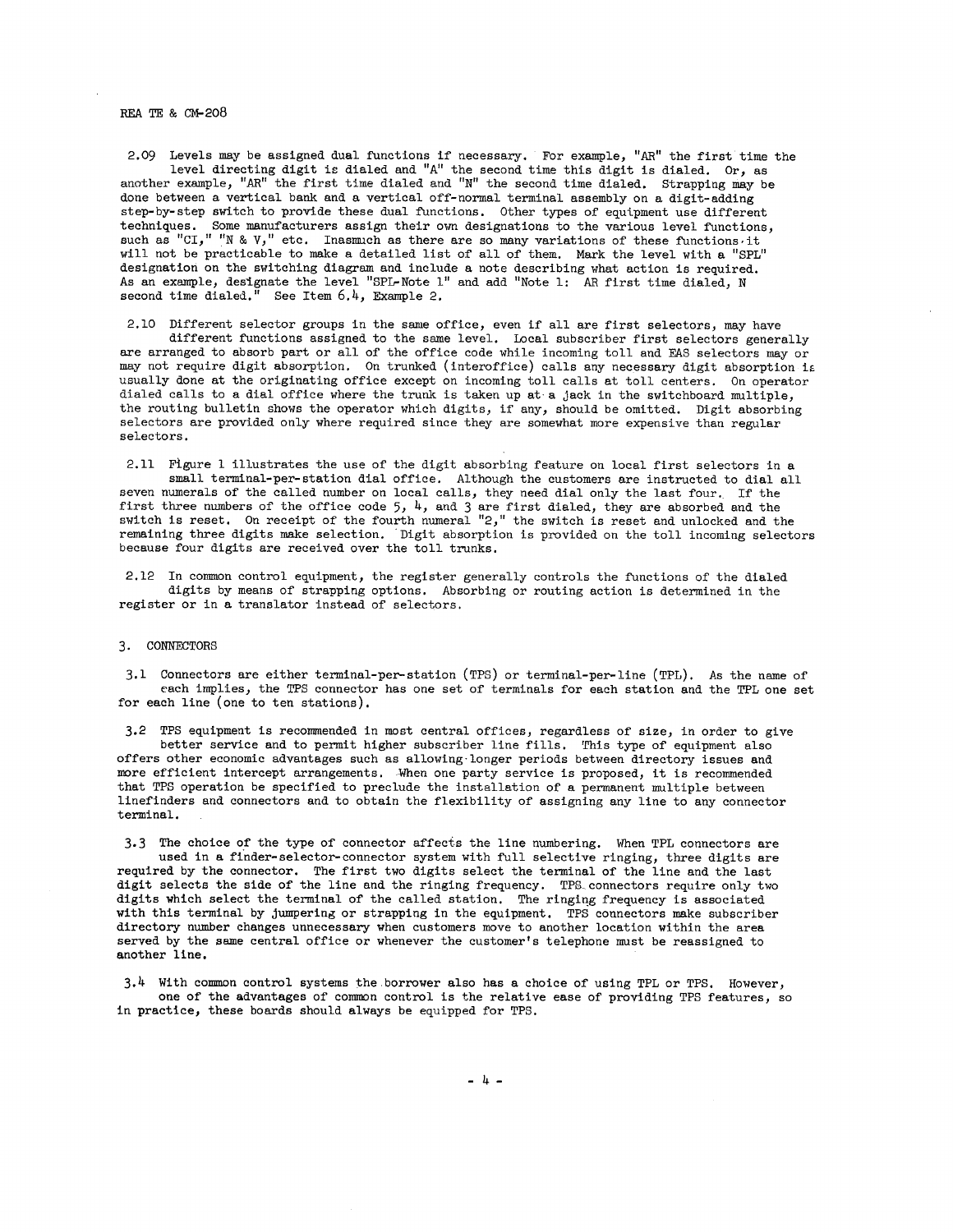#### 4. THE SUBSCRIBER DIRECTORY NUMBER

4.01 Subscriber directory numbers (SDN) have in the past been most commonly found in the following forms:

| TYPE                                                 | LOCAL CALL<br>DIAL PULLS | <b>EXAMPLE</b>                                                |
|------------------------------------------------------|--------------------------|---------------------------------------------------------------|
| Four Digit<br>Five Digit<br>Six Digit<br>Seven Digit | 4<br>5<br>6<br>4 to 7    | 2345<br>$2 - 3456$<br>23-4567<br>522-3456<br>(JAckson 2-3456) |

The seven-digit SDN as shown in the last line is the recognized standard which will permit national dialing of toll calls. It is recommended that for new dial offices numbers be assigned on the basis of "all number calling,"

4.02 The seven-digit directory number consists of three numerals of an office code followed by the four numerals of the customer's station number, such as  $522-3456$ . The office code in this case is 522 and  $3456$  is the station number.

4.03 When TPS type connectors are used, the last four digits of the SDN select in order: the thousand group, the hundred group of connectors, the tens group, and the station terminal number. The fourth from last digit may be absorbed for TPS connector groups in offices serving connectors directly from first selector levels, With TPL connectors, the four digits select in order: the hundred group of connectors, the tens group, the line terminal, and the last digit selects the ringing frequency.and side of the line.

4.04 Many REA 0ffices are small enough so that no more than four digits are required to establish connections to numbers within the office. However, where EAS is provided to link two or more exchange areas, or where interoffice trunks link offices within an exchange, seven-digit dialing is preferable. In general, seven-digit dialing should be prescribed in the telephone directory in order to establish uniform dialing procedures. This practice will aid in teaching subscribers to accept multi-digit dialing, and will be of benefit when DDD becomes available. It will also help to ensure that subscribers will report their full directory number to a toll operator, and thus reduce the rossibility of billing errors or delays in recording billing information. Of course, where the first two or three digits are absorbed in the first selector, the subscriber can simply omit dialing them and the public generally learns to do this.

4,05 Office codes are assigned by the Bell System, and every effort should be made to obtain the most satisfactory code so that it will fit in with other codes in the FAS area, It is desirable that the codes be assigned so that a mininmm amount of selector equipment will be required in each office, It is not always possible to obtain a convenient code, so there will be occasions where one or more additional selector stages nmst be used in order that subscribers may be able to reach all other exchanges in an FAS area by dialing the SDN. In some cases the only available code, or codes, will not allow all subscribers to dial one another by using the subscriber's directory number using direct control equipment. Rather than resort to a directing digit, it is possible to insert register senders between the linefinders and first selectors. This equipment will route the calls in somewhat the same fashion as crossbar common control equipment,

4.06 In direct-response offices it is desirable to restrict the third digit of the office code to one of the numerals from two to nine. Zero will usually interfere with the dial "O" trunks, and level one of local first selectors should be used for, or reserved for, access to DDD equipment. The use of 9 as the third digit of an office code should be avoided if some other digit can be obtained, as the 9 will interfere with the 9000 series for coin numbers.

4.07 In small TPS offices (without second selectors), the fourth from last digit must unlock.

On larger TPS offices, the level of first selectors used for trunking to second selectors should be assigned a "N" function and the three digits of the office code should be designated for an "AR" operation. It would also be possible to assign an unlocking function to the third numeral of the office code and trunk to second selectors on the fourth from last digit of the SDN. This is done when several EAS outlets are required from levels of the first selectors and the only access to connector equipment is via second selectors.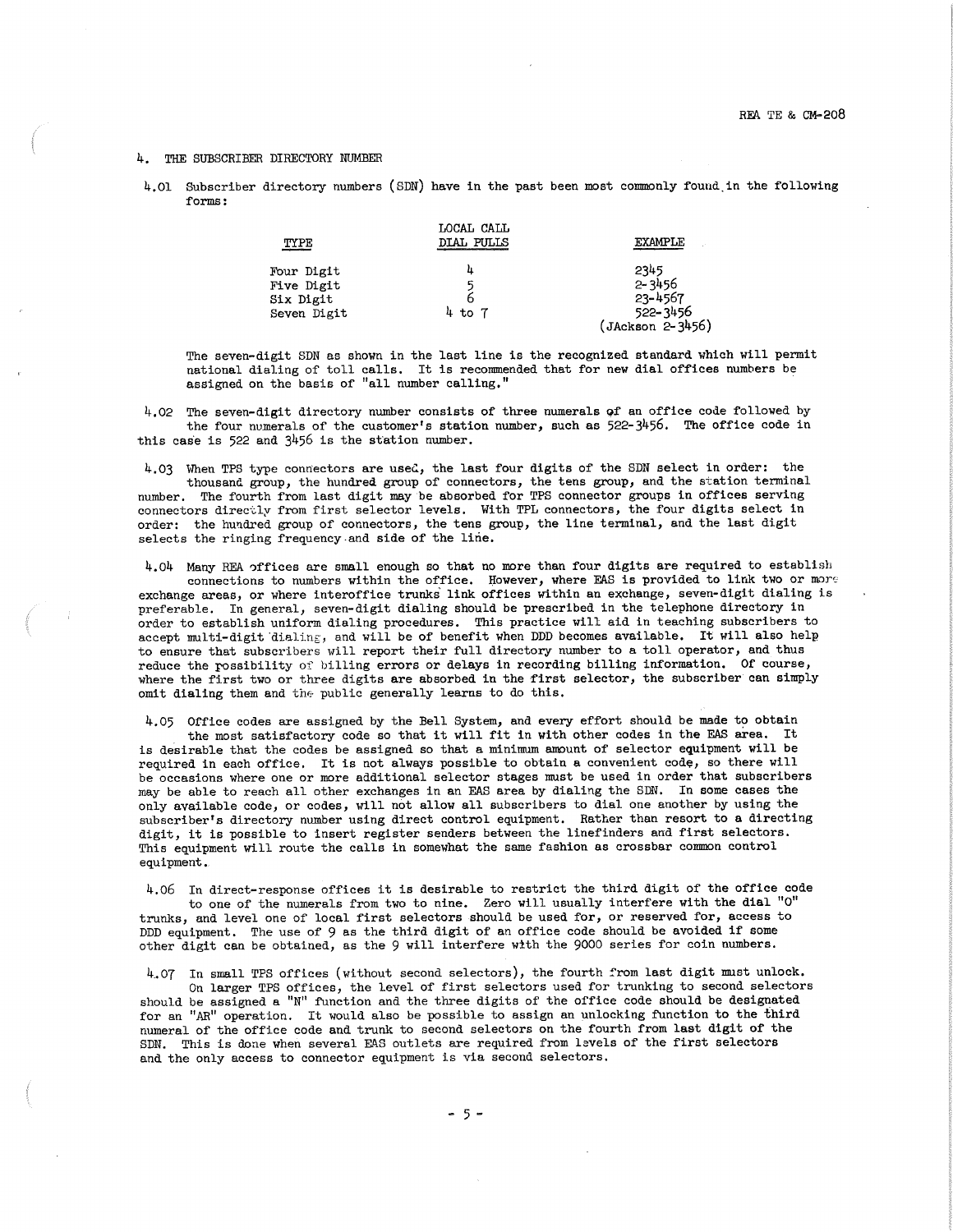### REA TE & CM-208

4.08 As shown in the illustrative examples that follow, the choice of an office code may affect first selector level assignments in another office when universal numbering is desired. Universal numbering means the selection of office codes for several offices having extended area service so that any subscriber in the area can dial any other subscriber by dialing the SDN with no prefix digits or intermediate dial tones. By terminating all trunks on incoming switches the need for intermediate dial tones is eliminated. The use of universal numbering will also permit the use of a directory which lists all subscribers in an EAS area in alphabetical order regardless of the exchange from which they are served. This has obvious advantages in rural areas where exchange boundaries do not necessarily follow geographic boundaries.

4,09 When exchanges are located very near state lines it is not unusual to have subscribers in both states served from one exchange. It is necessary to assign a different office code for the out-of-state subscribers so that toll calls to and from such telephones will be distinctive and the proper interstate or intrastate rate may be applied, This means effectively that the exchange straddles the boundary between Numbering Plan Areas, and it is customary to "protect" both office codes in the-adjacent Numbering Plan Area so that toll calls will be properly routed regardless of what Numbering Plan Area is used. That is to say each office code will be used only once in the area encompassed by both NPA codes, It is desirable to separate the subscribers in connector groups according to states, so that when automatic line identification is installed there will be no problem in identifying the calling office as well as the calling station number.

4.10 There will be occasions where EAS is offered between exchanges which are in different Numbering Plan Areas, This should present no particular problem as the access code for DDD will distinguish a toll call going to the exchange in the same NPA from the EA.S call to the nearby exchange in an adjacent NPA,

#### 5, OTHER SERVICES REQUIRING LEVEL ASSIGNMENTS

5,1 Other services rendered by a telephone system may require central office switch level assignments. Depending on the volume of traffic, size of the office and contiguous offices, the trunk groups required to handle the miscellaneous items of traffic may justify the provision of separate trunk groups or several classes may be routed over one group. However, at least one trunk group to a toll center or toll point will be required for each end office.

5.2 Operator Calls - The preferred method, and the one commonly used, of obtaining an operato for toll or assistance is by dialing "0." The zero level of the subscriber first selector or its equivalent, is used for this purpose.

5.3 Extended Area Service (EAS) - trunks will usually require a first selector level, and sometimes a second selector level. It is highly desirable to use office codes which permit universal numbering.

5.4 A Revertive Call, which is a call from a subscriber to another on the same line, may be completed by dialing the SDN or by dialing a one, two, or three-digit code followed by dialing the SDN, depending upon how the equipment is designed.

5.41 When revertive calls are made by dialing the SDN, no level assignment is required.

Revertive call identifying tone or recorded announcement is furnished to the calling party and identifying tone to the called party on newer equipment. This eliminates the requirement for notifying all subscribers on a particular party line when there is a change of subscribers on the line,

5.42 If a code plus SDN is the method selected, a single digit code can be used to reach the revertive switches provided a vacant normal level (N) is available on the first selectors. When a level must be used with the function "AR" or "A," then a two-digit code is required, the first digit being an unlocking digit. The second digit of the revertive code may be any digit from two to eight depending on the first selector level assigned to the trunks to revertive switches,

5,43 If no vacant level is available on the local first selectors, special second selectors are usually used to reach revertive call switches. Paragraph 5.6 contains further information about special second or service code selectors.

- 6 -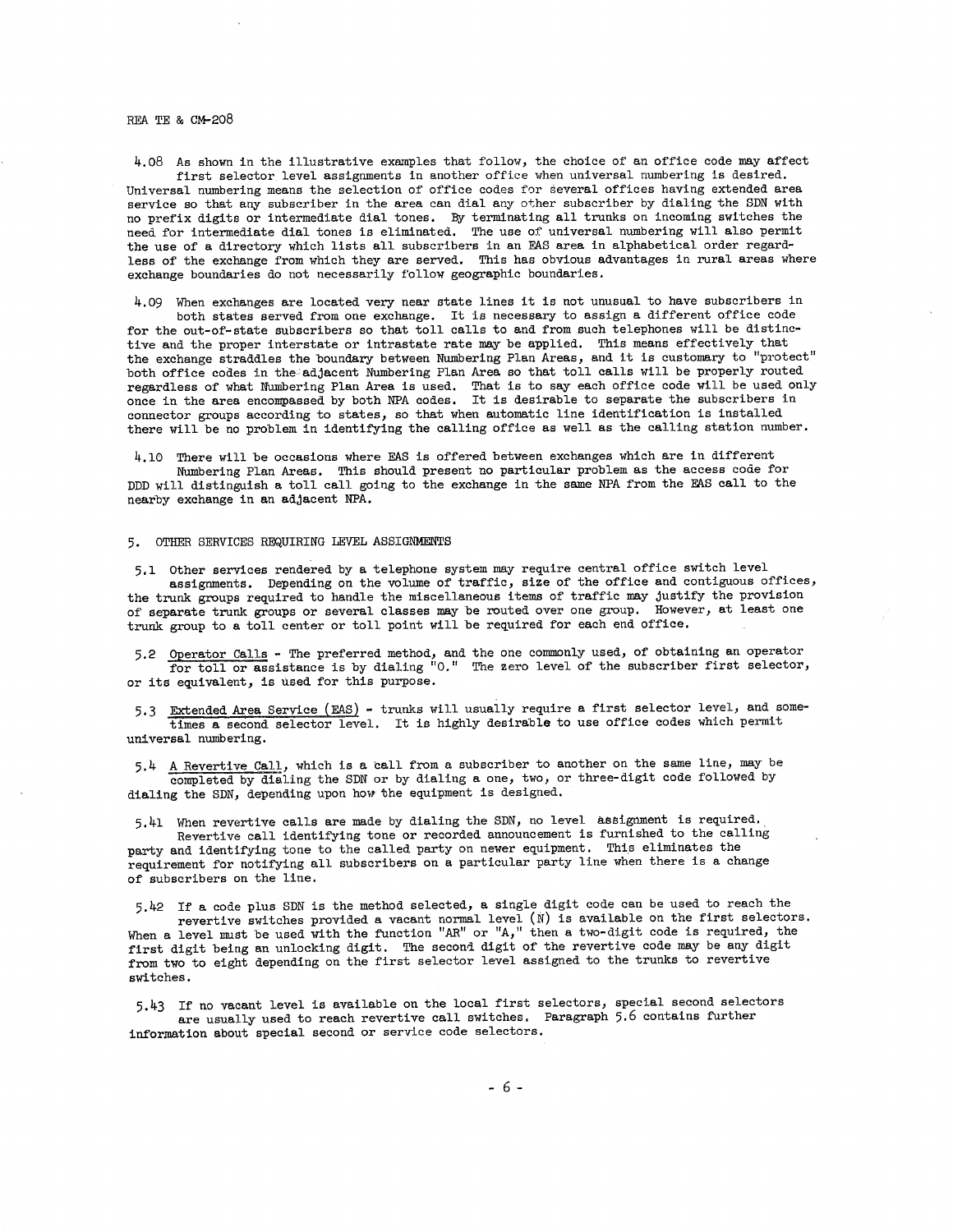5.44 Do not use levels of local second selectors to reach revertive call switches, unless unavoidable. Should a subscriber'or an operator, on an incoming call, inadvertently dial the digit

associated with the level to revertive call equipment, the call would reach a "no ring, no answer" condition. Furthermore, since these switches usually require a second off-hook signal as a release signal, it would be possible to hold the incoming trunk for as long as four minutes.

5,5 First Selector Level "One" is subject to "preliminary impulses," which are false dialing pulses caused by lifting the handset off its cradle incorrectly or by intermittent shorts in outside plant. When level "1" is not used for auxiliary service codes or DDD, it usually is arranged to absorb repeatedly. When the exchange is arranged to originate direct distance dialin calls, the trunks for this purpose ideally should be assigned to level "1" for station-to-sta (S-S) traffic and "O" for person-to-person, coin, and special instruction (PPCS) traffic. The distinction between dial "O" to operator and dial "O" to PPCS is by virtue of whether the subscriber continues to dial. Dial "O" calls are routed to the operator after a three to five-second delay. It is recognized that, where swinging shorts are a problem in rural territory, the use of the first digit  $"1"$  is not practical for access to DDD or anything else. In such a case many installations use 12 and 10 for S-S and PPCS calls, respectively,

5.6 Special Services such as information, repair or business office are generally provided by

dialing "O" or by dialing subscriber lines designated for these purposes in the directory, particularly in smaller offices. In larger exchanges, the amount of this traffic may justify. the provision of separate trunk groups for some or all classes of this traffic. When separate trunk groups are to be\_provided, it is customary to establish **a** group of service code selectors assigned to level "1" of the subscriber first selectors. The assignment of codes usually is as follows:

| Level | Codes | Tо                                                 |
|-------|-------|----------------------------------------------------|
|       | 10    | Reserved for direct distance dialing trunks (PPCS) |
|       | 19    | Revertive call switches                            |
|       | 18    | Dial and ringer test                               |
|       |       | Test desk                                          |
| 4     | 14    | Repair service                                     |
| ว     | 13    | Information                                        |
|       | 12    | Reserved for direct distance dialing trunks (S-S)  |

If level "1" of the first selector is also used for access to station-to-station DDD, then the codes shown above could be 113, 114, 117, etc. A "double-headed" trunk is required to accomplish the access to DDD. The first digit "1" routes the call to the double-headed trunk, which seizes a special service code selector and a DDD ticketer or recorder. The next digit dialed is registered in both the special service code selector and the DDD equipment. If the second digit is  $"1,"$  the DDD equipment is dropped and the call continues through the service code selector. If the second digit is "2" through "0," the special service code selector is dropped and the call continues through the DDD. It will be quickly noted that this scheme precludes the use of the circle digit "1" in the DDD equipment.

5,7 Busy Verification permits an operator to override **a** busy condition of **a** subscriber line in order to determine whether a conversation. is actually taking place. The ability of an operator to override a busy line within the area served by her operator office is considered an essential service.

5,71 Generally, verification.is accomplished by the operator dialing **<sup>a</sup>**prefix digit into the incoming selector to obtain access to a special group of switches, then she dials the number usually used in completing calls to the subscriber. The choice of a digit to be used for verification will preferably be the one already used in the operator office for verifying at·other existing offices. Where verification is desired and no limitation as to choice of digit exists, it is recommended that the digit "O" be used because this level of the toll selector will ordinarily not be used for any other purpose. This group of switches should be accessible only from the operators' incoming selectors, and from **a** test desk at the local office.

5,72 The majority of dial offices installed on REA projects are equipped with one toll trunk group, which is used by the operator to access verification equipment. Since incoming direct distance dialing calls use the same trunks, it is necessary to provide means to prevent the DDD calls from overriding **a** busy. The method which is suggested to provide this blocking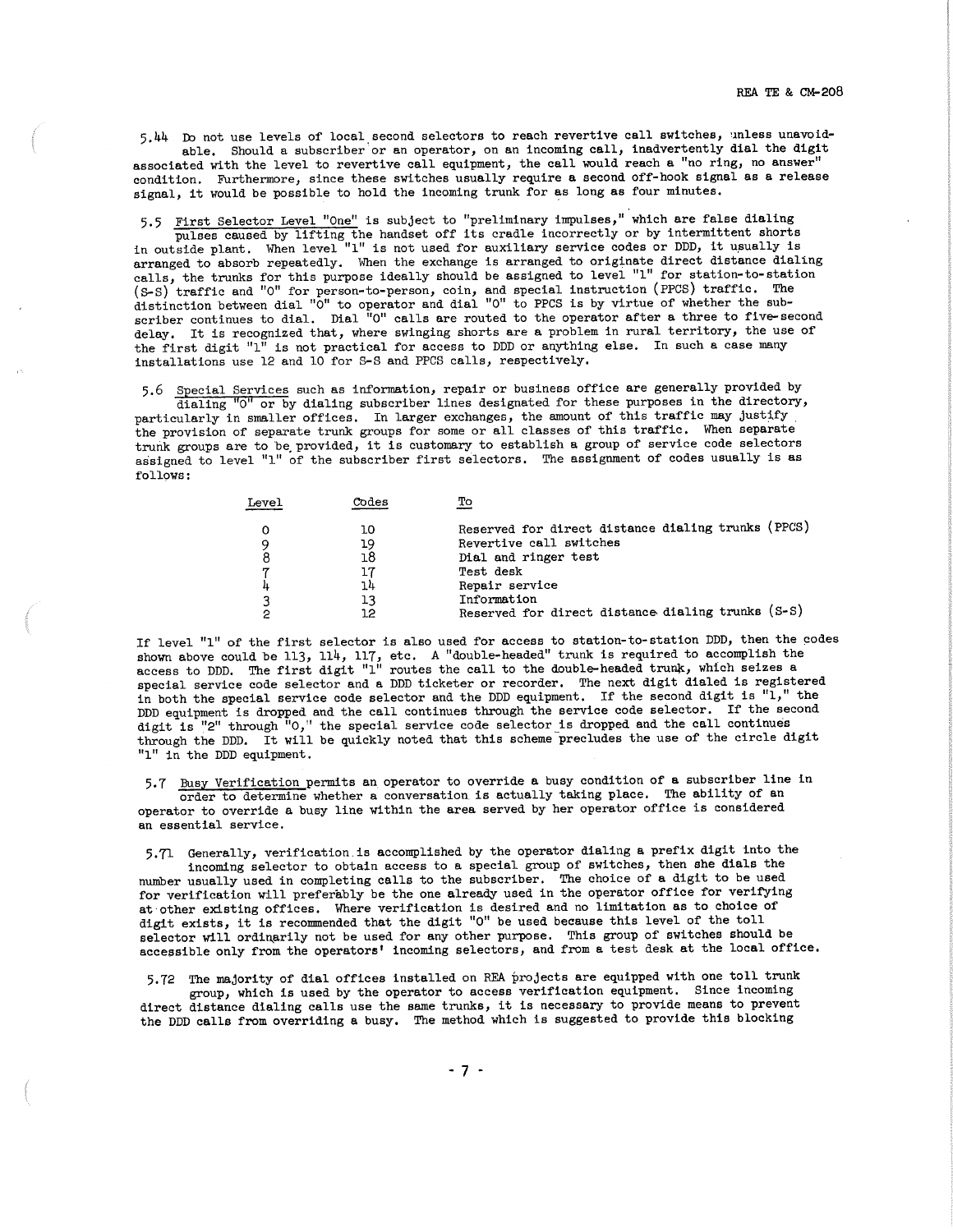### REA TE & CM-208

is one which employs the use of a double or triple digit verification code. This builds out the number of digits beyond the digit storage capacity of the common control equipment employed for direct distance dialing. The double digit code most commonly used is "00," although the digits do not necessarily have to be "0." If the equipment is designed to cut-through to the called line on a verification call on the next to last digit as is usually the case for terminal-perline equipment, it becomes necessary to use a triple digit code, usually "000." Arrangements to be provided when the "00" or "000" is required for verification should be discussed with the connecting company. The absorption required will be provided by the supplier and should not be shown on the switching diagram.

5.73 Sometimes one of the Community Dial Office toll trunks at the toll center is made available only to the toll center operators. This trunk is the sole access to the busy verification equipment at the COO, This arrangement effectively excludes all persons except the operators from reaching verification, The subscribers at the COO may be given access to this trunk toward the toll center, usually **as a** last choice trunk,

5.8 Coin Lines should be assigned in a distinctive number series in order that toll operators may more readily recognize coin station numbers so that collect calls to these numbers may be handled with minimum delay. The preferred thousand for coin numbers, and the one quite generall used, is in the 9,000 series. Should it be impractical to use this series in some special case, the 8,000 or 7,000 series can be used. It is not necessary that these thousands be equipped as the selector level corresponding to the  $9, 8,$  or 7 can be multipled to some other working level of the selector, or in the case of terminal-per-station equipment, an "A" function can be assigned to the level designated for paystation identification so that this level will operate the same as the level assigned for trunking to a connector group. However, when a coin series is equipped, flat rate stations also may be assigned in this series of numbers.

5.81 In central offices where trunk hunting is limited to one or more special connector groups, it is suggested that the paystation numbers be assigned to portions of a trunk hunting connector group. For instance, if a PBX group is assigned to terminals 11-14, the paystations could be assigned to terminals 15-10 (without the trunk hunting, of course). A public paystation number can be changed if the terminal to which it has been assigned is needed for a PBX trunk. In contrast, if terminal 15 was assigned to a business subscriber, a growth of PBX group 11-14 would require a change in the directory number of a business. In addition, the low incoming call rate for paystations tends to offset the high PBX traffic. In estimating connector requirements for trunk hunting groups, no allowance need be made for the low incoming call rate for paystations as these usually are too few in number to make a material difference.

#### 6. EXAMPLES

6.1 Due to the needs of different areas, there are a very large number of combinations of services and office codes. This makes it necessary for the engineer to master the principles above before attempting the development of a numbering plan. The examples which follow, though fairly typical, probably will not exactly represent the problems of any one situation. They are included rather to demonstrate applications of the principles discussed, If the method of operating illustrated in the following examples is to be employed, it will be necessary to use a type of digit absorbing similar to that described in Paragraph 2.03.

6.2 Provision for growth in the number of connector groups for an office nmst not be overlooked when designing a trunking plan. In order to use a minimum number of switches, as many connector groups as possible should ordinarily be assigned to first selector levels and the remainder can be assigned to levels of second selectors, In the case of terminal-per-station operation, when an office is designed in this manner with all first selector levels assigned initially, one connector group should be planned so that in the future it can be transferred easily and without a number change to a new group of second selectors to be served from the vacated first selector level. Such a transfer should not be planned if it will be required at the next addition; instead the connectors should be served by a planned group of second selectors or by a new group of second selectors. In large offices (see Example  $\frac{1}{4}$ ), the savings in serving some terminal-per-station connectors from first selectors may not be justified.

- 8 -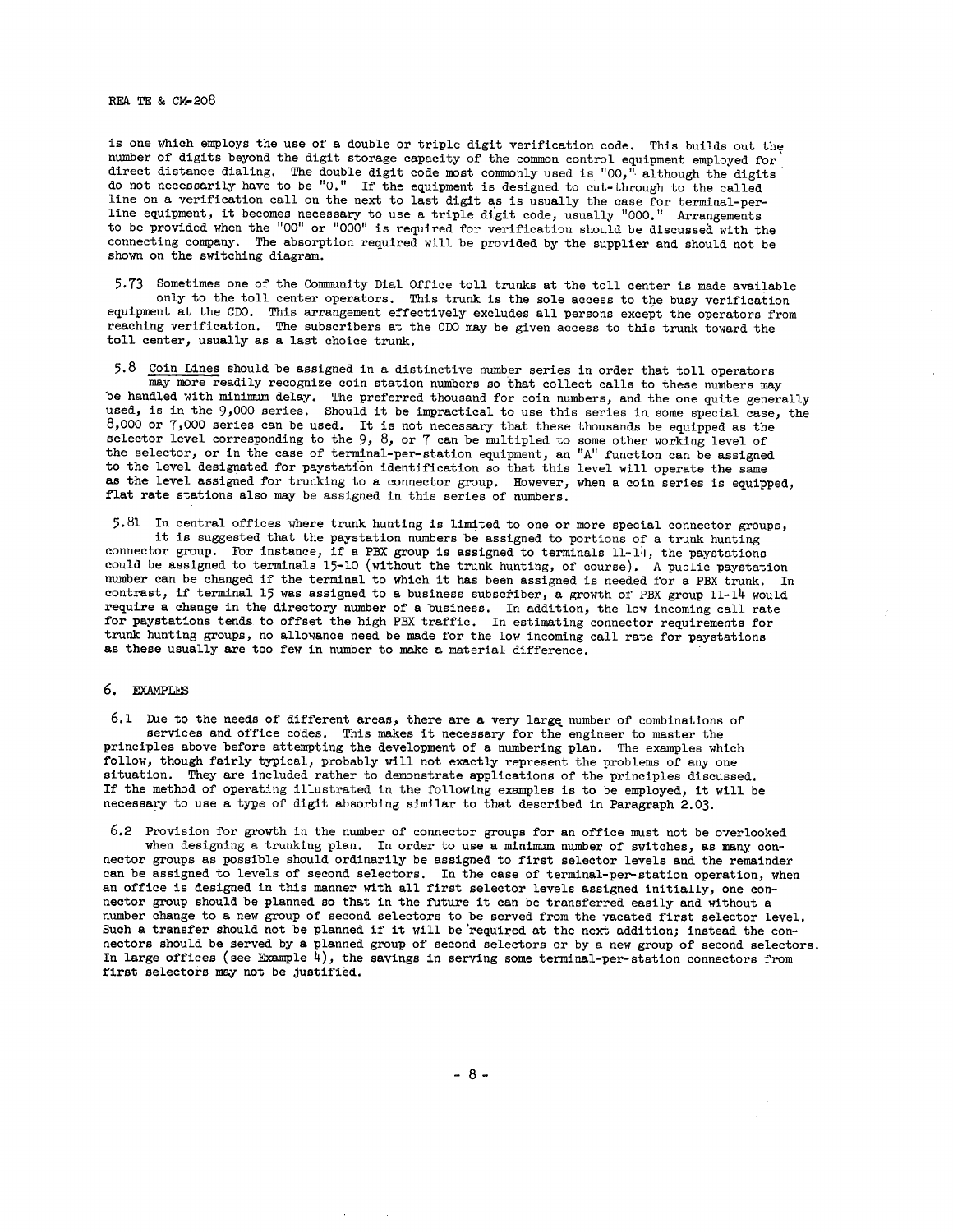# 6,3 EXAMPLE l

100-Line, 200-Terminal Office - No EAS - Intraoffice Calls Completed by Dialing Last Four Digits of SDN - Terminal-Per-Station.

An office which is to have 100 lines has been assigned the office code 543, The group of operator office trunks will be reached by dialing "O." Revertive call switches shall be used. The operator office shall perform verification by means of the prefix digits <sup>11</sup>00." The fourth from last digit of the twa paystations shall be 9, Local calling may be accomplished by dialing only the last four digits of the SDN, but if all seven digits of the SDN are dialed, the call must be completed. A schematic trunking diagram showing the assignment of all intraoffice and interoffice trunk groups, including directory numbering information, is shown in Figure 1.

- 4. For revertive calls, dial "6" plus the SDN.
- 5, Long distance and information, dial "O,"
- 6. "R" denotes trunk impulse repeater,
- 7, Intraoffice calls shall be completed by dialing the last four digits of SDN or the complete seven-digit SDN.
- 8. All vacant selector levels shall be connected to intercept,

REA TE & CM-208

To Verification (Test Connector)



## NOTES:

1. Local office is  $543 - 2XXX$ 

- 9XXX (Paystation

- 2. For significance of level notation, refer to Paragraph 2 of this section.
- 3, SDN's shall be as follows:

543-2211 to 543-2300 543-9211 to 543-9300 (Paystations)

> NUMBERING PLAN DRAWING SOLUTION TO EXAMPLE 1

> > Figure 1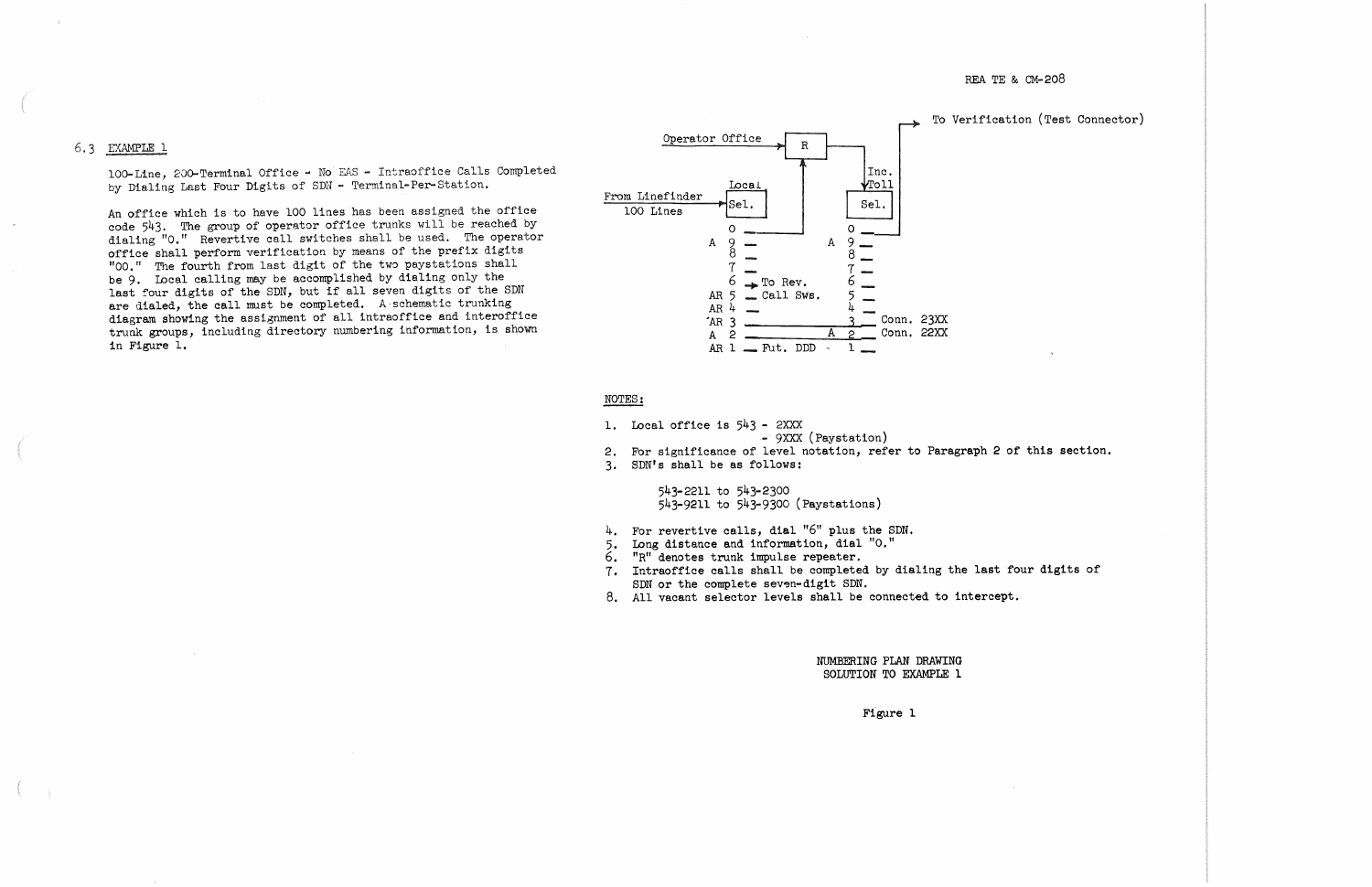## 6.4 EXAMPLE 2 - Anytown Central Office

200-Line, 400-Terminal Office - Tandem for Two EAS Offices, Elkins and Brewster - EAS Calls by Dialing SDN.

An office which is to have 200 lines is assigned the office code 463. The group of operator office trunks will be accessed by dialing "0." Revertive call shall be by directory number. The operator office shall be able to perform verification by means of the prefix digits "00." The fourth from last digit of the six paystations proposed shall be 9. This office shall have extended area service with the Brewster (297) and Elkins (592) offices. The Elkins and Brewster offices shall also have extended area service with each other by means of tandeming through Anytown, but shall have separate toll outlets. Incoming EAS calls will deliver the last five digits of the SDN in every case. Intraoffice calls can be completed by dialing the last five digits of the SDN. but it is recommended that the full SDN be dialed. All EAS calls shall use complete SDN. A schematic trunking diagram showing the assignment of all intratrunking diagram showing the distinction of 463 office,<br>office and interoffice trunk groups for the 463 office, with directory number information, is shown in Figure 2.



1. Local office is 463. Note 1: Level 4 "AR" first time dialed; "N" second time dialed.

2. EAS offices are Brewster 297 and Elkins 592. They have EAS to each other.

3. For significance of level notation, refer to Paragraph 2 of this section.

4. All subscribers, locally and in EAS offices, shall be reached by dialing SDN.

5. SDN's shall be as follows:

| 463-8311 to 463-8300 |  |
|----------------------|--|
| 463-8511 to 463-8500 |  |
| 463-8611 to 463+8600 |  |
| 463-8811 to 463-8800 |  |

Paystation 463-93XX (Paystations could be assigned in any connector group).

- 6. For revertive calls, dial the SDN.
- 7. For long distance and information, dial "0."
- 8. "R" denotes trunk impulse repeater.
- 9. All vacant selector levels shall be connected to intercept.
- 10. 100 additional terminals can be added from level four, or second selectors may be added.
- 11. Unanticipated subscriber requirements can be met by trunking to second selector addition from level eight by assigning an "N" function to this level and trunking to existing connector groups and added groups from levels of the second selectors.

NUMBERING PLAN DRAWING SOLUTION TO EXAMPLE 2

Figure 2

REA TE & CM-208

Future 2nd. (or 84XX)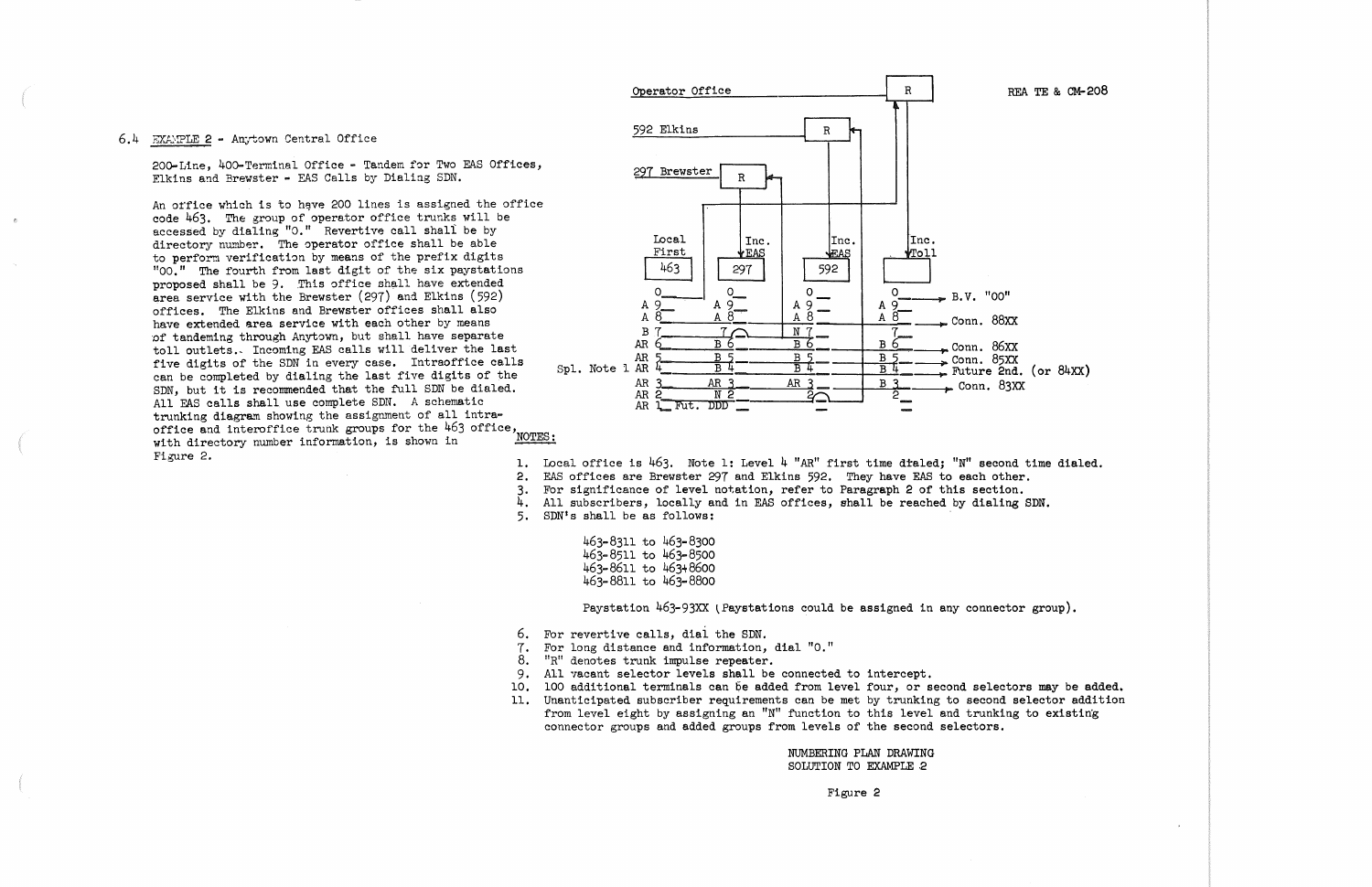## 6.5 EXAMPLE 3 - Glenston Central Office

450-Line Office - One EAS Office - EAS Calls by Dialing the SDN - Terminal-Per-Station.

An office to be equipped with 450 lines and 1200 terminals is assigned the office code 275. It shall have extended area service with the 563 office. Intraoffice calls can be completed by dialing only the last four digits of the SDN, but it is recommended that seven-digit dialing should be used for both intraoffice and EAS calls. Incoming EAS calls deliver the last four digits of the SDN. The operator office is secured by dialing "0" and the operator performs<br>verification by dialing "00." Revertive calls shall be made by dialing the directory number. The fourth from last digit of the ten paystations shall be 9. A PBX trunk hunting connector group is required. A schematic trunking diagram showing the assignment of all intraoffice and interoffice trunk groups and directory numbering information for the Glenston office is shown in Figure 3. Provision for growth is made in the number of connector groups to permit expansion of the office at a reasonable cost.



## NOTES:

- 1. Local office is 275.
- 2. EAS office is 563.
- 3. For significance of level notation refer to paragraph 2 of this section.
- 4. SDN's shall be as follows:

275-6211 to 275-6200 (PBX hunting group)  $275-9211$  to  $275-9200$  (Coin lines in same group)

275-6511 to 275-6700 275-8811 to 275-8800 275-6911 to 275-6900 275-4111 to 275-4600

For revertive calls, dial directory number. 5.

- For long distance and information, dial "O." 6.
- "R" denotes trunk impulse repeater.  $7.$
- 8. Local intraoffice calls can be completed by dialing only the last four digits of the SDN.
- Subscribers in the 563 (Turnerville) office shall be reached by dialing the SDN. 9.
- 10. To care for future growth beyond filling up 4XXX, level 8 is arranged for conversion to access to new group of second selectors without directory number change of subscribers in 88XX series.
- 11. All vacant selector levels shall be connected to intercept.

NUMBERING PLAN DRAWING SOLUTION TO EXAMPLE 3

Figure 3